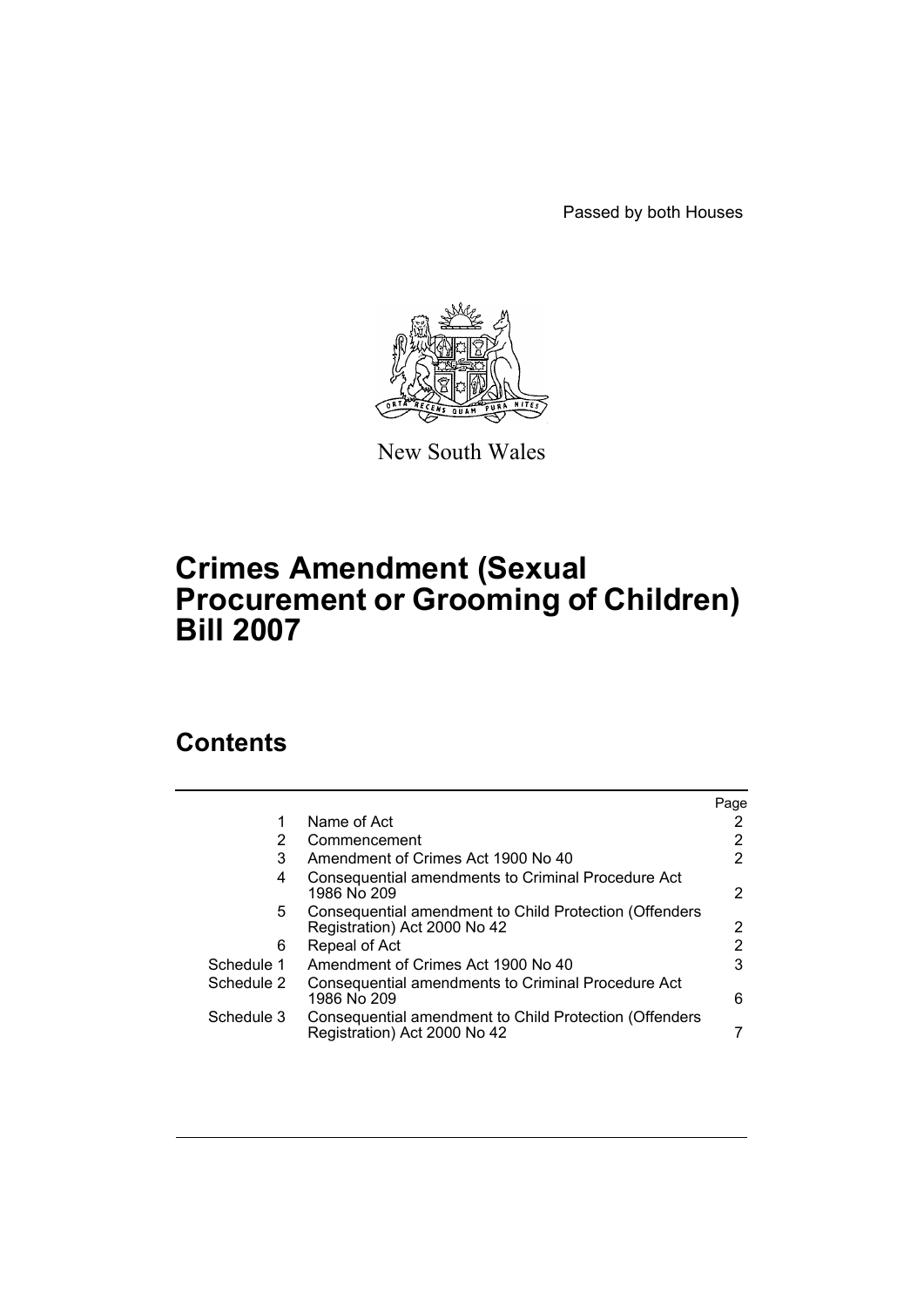*I certify that this PUBLIC BILL, which originated in the LEGISLATIVE COUNCIL, has finally passed the LEGISLATIVE COUNCIL and the LEGISLATIVE ASSEMBLY of NEW SOUTH WALES.*

*Legislative Council 2007* *Clerk of the Parliaments*



New South Wales

# **Crimes Amendment (Sexual Procurement or Grooming of Children) Bill 2007**

Act No , 2007

An Act to amend the *Crimes Act 1900* with respect to the sexual procurement or grooming of children, and to make consequential amendments to other Acts.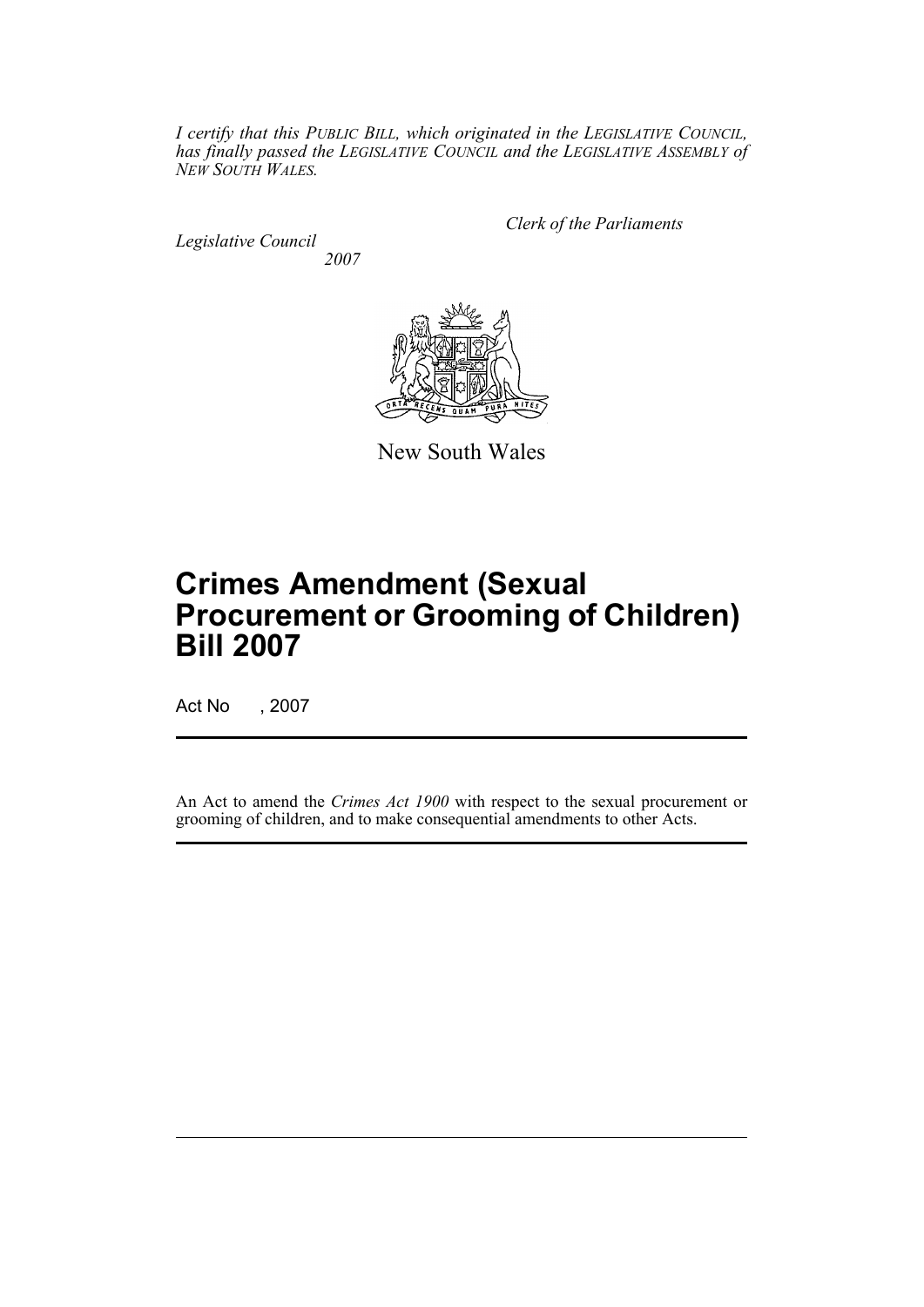#### <span id="page-2-0"></span>**The Legislature of New South Wales enacts:**

#### **1 Name of Act**

This Act is the *Crimes Amendment (Sexual Procurement or Grooming of Children) Act 2007*.

#### <span id="page-2-1"></span>**2 Commencement**

This Act commences on a day to be appointed by proclamation.

#### <span id="page-2-2"></span>**3 Amendment of Crimes Act 1900 No 40**

The *Crimes Act 1900* is amended as set out in Schedule 1.

#### <span id="page-2-3"></span>**4 Consequential amendments to Criminal Procedure Act 1986 No 209**

The *Criminal Procedure Act 1986* is amended as set out in Schedule 2.

#### <span id="page-2-4"></span>**5 Consequential amendment to Child Protection (Offenders Registration) Act 2000 No 42**

The *Child Protection (Offenders Registration) Act 2000* is amended as set out in Schedule 3.

#### <span id="page-2-5"></span>**6 Repeal of Act**

- (1) This Act is repealed on the day following the day on which this Act commences.
- (2) The repeal of this Act does not, because of the operation of section 30 of the *Interpretation Act 1987*, affect any amendment made by this Act.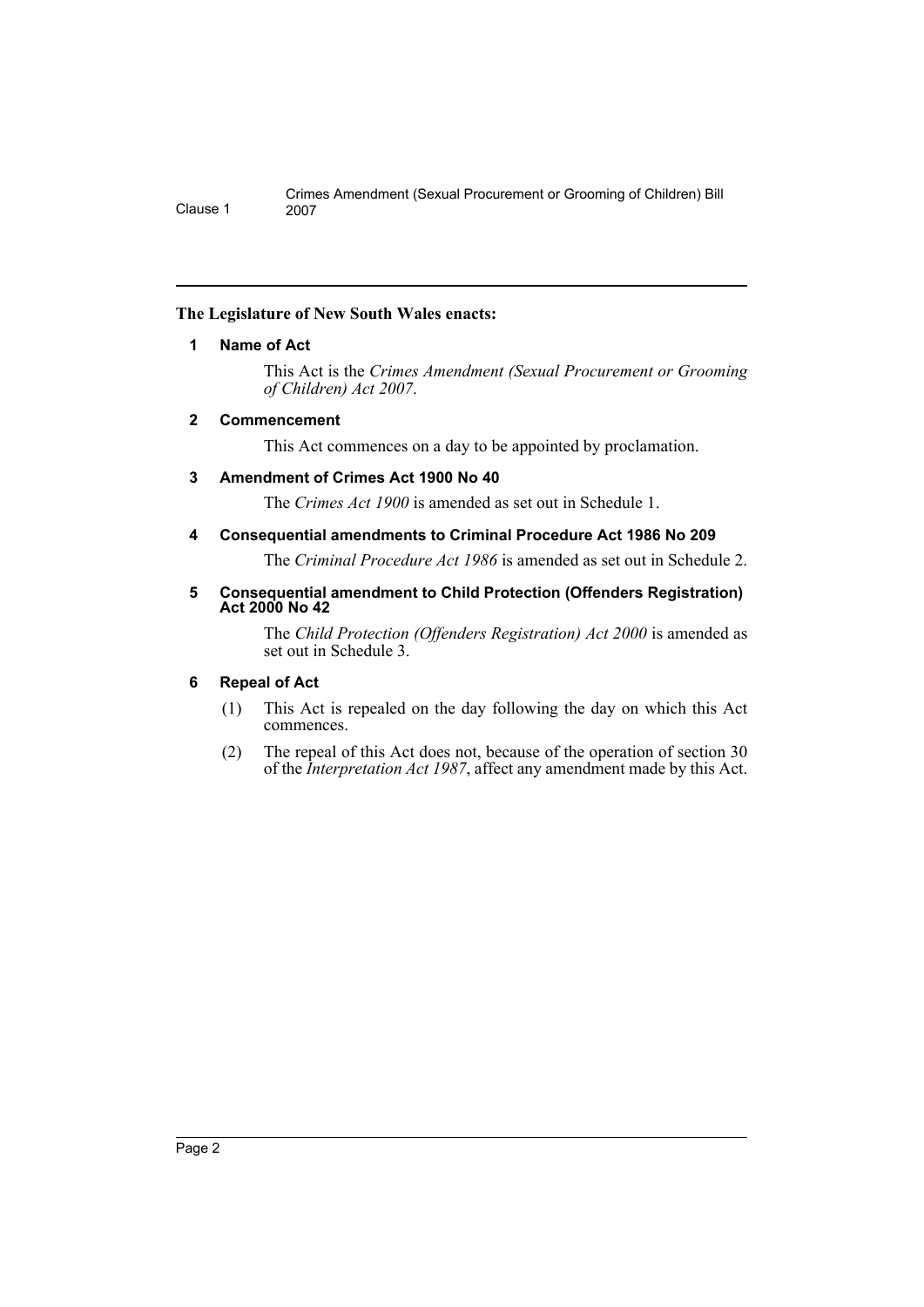Amendment of Crimes Act 1900 No 40 Schedule 1

## <span id="page-3-0"></span>**Schedule 1 Amendment of Crimes Act 1900 No 40**

(Section 3)

#### **[1] Section 66EB**

Insert after section 66EA:

#### **66EB Procuring or grooming child under 16 for unlawful sexual activity**

#### (1) **Definitions**

In this section:

*adult person* means a person who is of or over the age of 18 years.

*child* means a person who is under the age of 16 years.

*conduct* includes:

- (a) communicating in person or by telephone, the internet or other means, or
- (b) providing any computer image, video or publication.

*unlawful sexual activity* means an act that constitutes an offence under this Division or Division 10A or 15 (or, in the case of an act occurring outside this State, that would constitute such an offence if it occurred in this State).

#### (2) **Procuring children**

An adult person who intentionally procures a child for unlawful sexual activity with that or any other person is guilty of an offence.

Maximum penalty:

- (a) in the case of a child who is under the age of 14 years imprisonment for 15 years, or
- (b) in any other case—imprisonment for 12 years.

#### (3) **Grooming children**

An adult person:

- (a) who engages in any conduct that exposes a child to indecent material or provides a child with an intoxicating substance, and
- (b) who does so with the intention of making it easier to procure the child for unlawful sexual activity with that or any other person,

is guilty of an offence.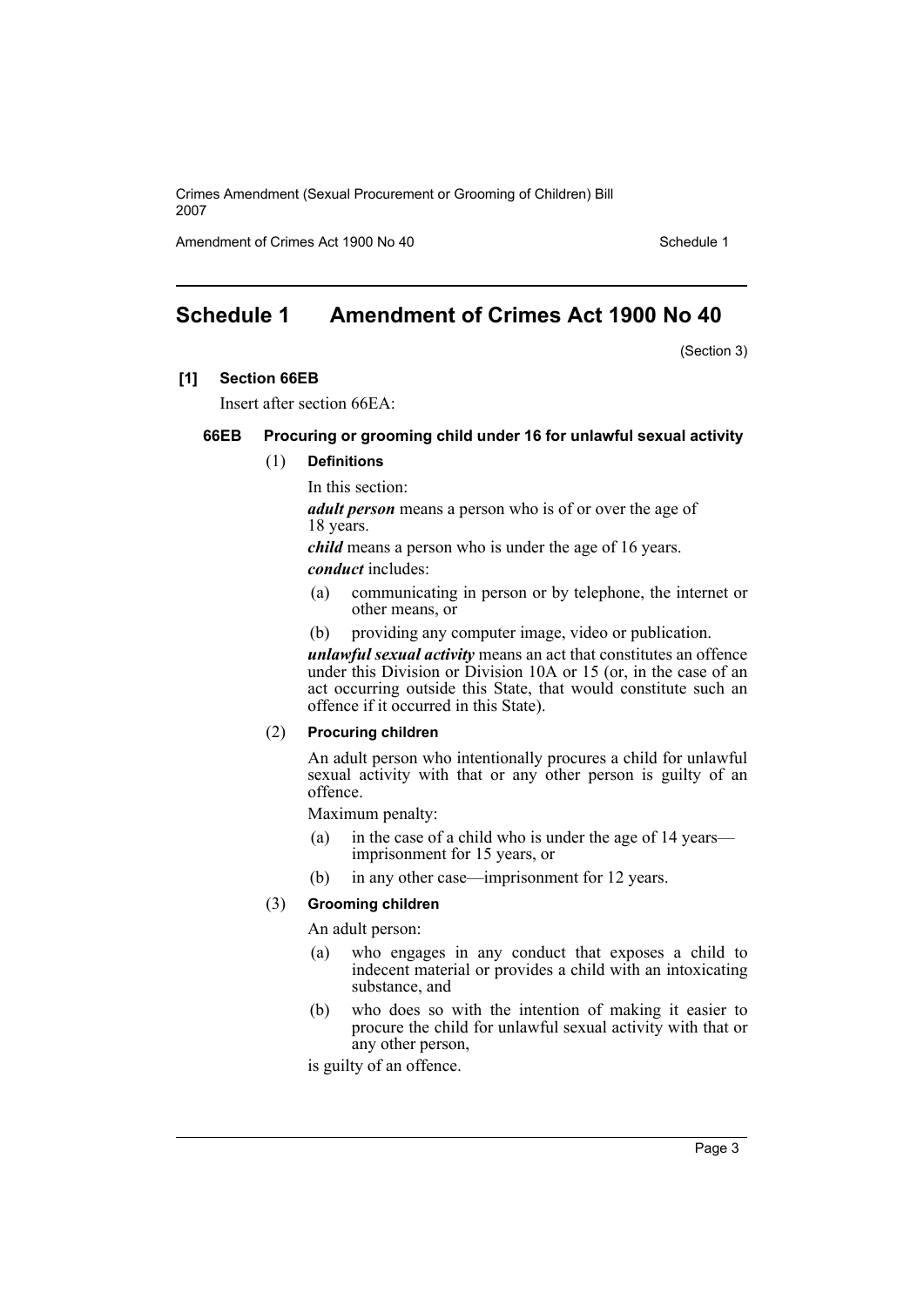Schedule 1 Amendment of Crimes Act 1900 No 40

Maximum penalty:

- (a) in the case of a child who is under the age of 14 years imprisonment for 12 years, or
- (b) in any other case—imprisonment for 10 years.

#### (4) **Unlawful sexual activity need not be particularised**

In any proceedings for an offence against this section, it is necessary to prove that the child was or was to be procured for unlawful sexual activity, but it is not necessary to specify or to prove any particular unlawful sexual activity.

#### (5) **Fictitious children**

A reference in this section to a child includes a reference to a person who pretends to be a child if the accused believed that the person was a child. In that case, a reference in this section:

- (a) to unlawful sexual activity includes a reference to anything that would be unlawful sexual activity if the person were a child, and
- (b) to the age of the child is a reference to the age that the accused believed the person to be.

#### (6) **Charge for aggravated offence**

The higher maximum penalty under subsection (2) or (3) in the case of a child under the age of 14 years does not apply unless the age of the child is set out in the charge for the offence.

(7) **Defence** 

It is a defence in proceedings for an offence against this section if the accused reasonably believed that the other person was not a child.

#### (8) **Alternative verdict**

If on the trial of a person charged with an offence against subsection  $(2)$  the jury is not satisfied that the offence is proven but is satisfied that the person has committed an offence against subsection (3), the jury may acquit the person of the offence charged and find the person guilty of an offence against subsection (3). The person is liable to punishment accordingly.

#### **[2] Section 77 Consent no defence in certain cases**

Insert ", 66EB" after "66EA".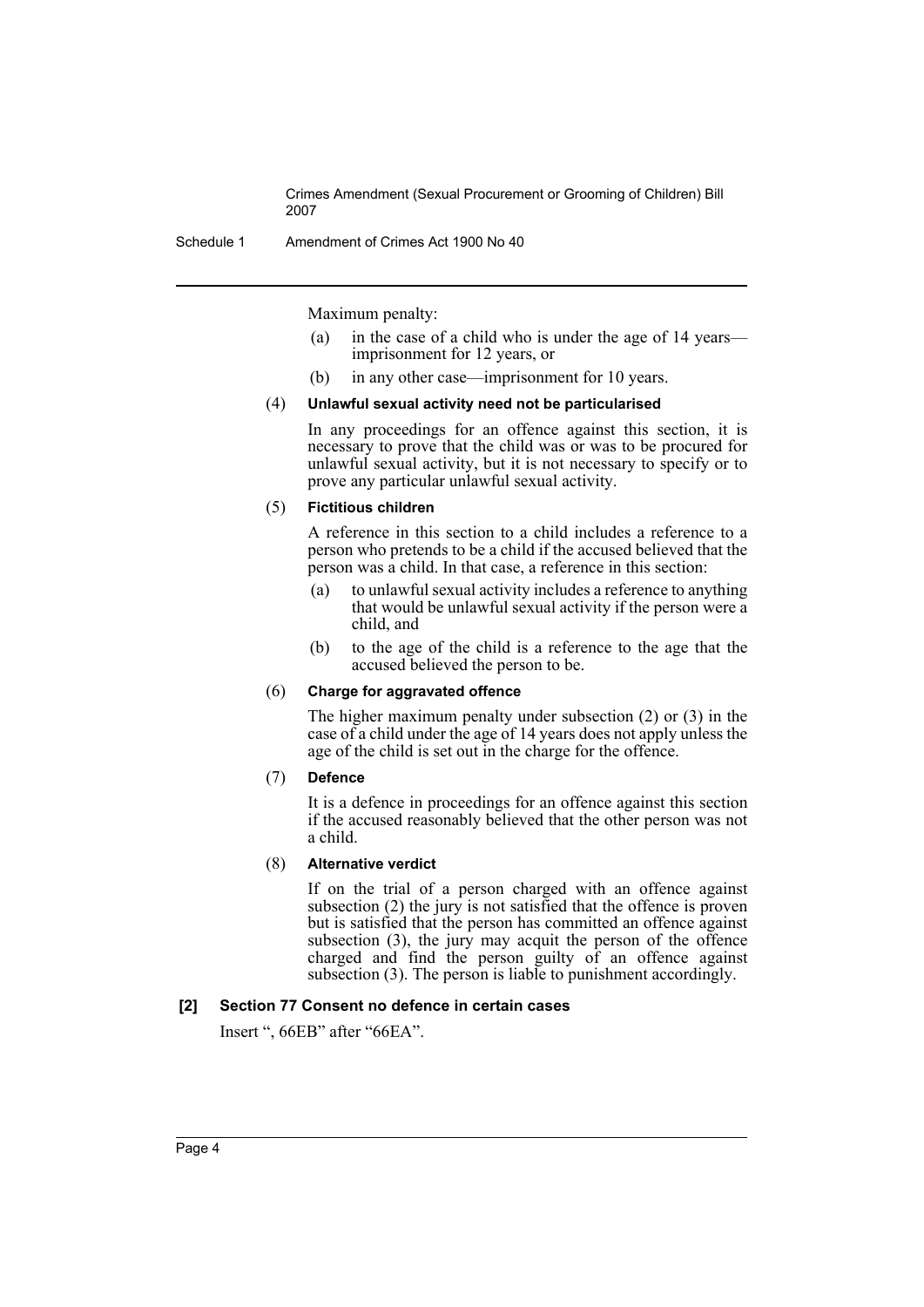Amendment of Crimes Act 1900 No 40 Schedule 1

## **[3] Section 562A Definition of "personal violence offence"** Insert ", 66EB" after "66EA".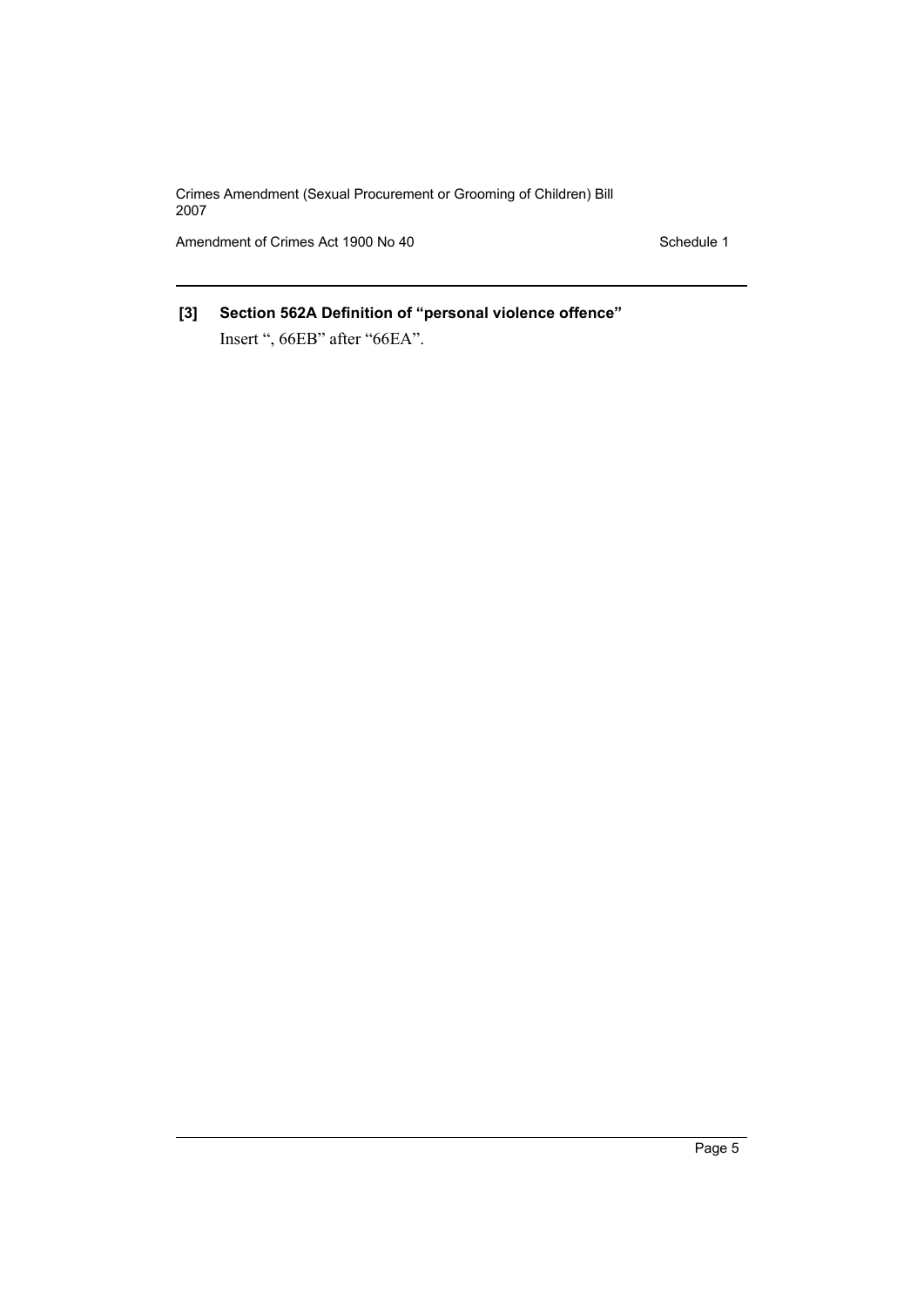Schedule 2 Consequential amendments to Criminal Procedure Act 1986 No 209

## <span id="page-6-0"></span>**Schedule 2 Consequential amendments to Criminal Procedure Act 1986 No 209**

(Section 4)

- **[1] Section 3 (1) Definition of "prescribed sexual offence"** Insert ", 66EB" after "66EA".
- **[2] Schedule 1 Indictable offences triable summarily** Omit "or 61O (1) or (1A)" from clause 1 of Table 2. Insert instead ", 61O (1) or (1A) or 66EB".